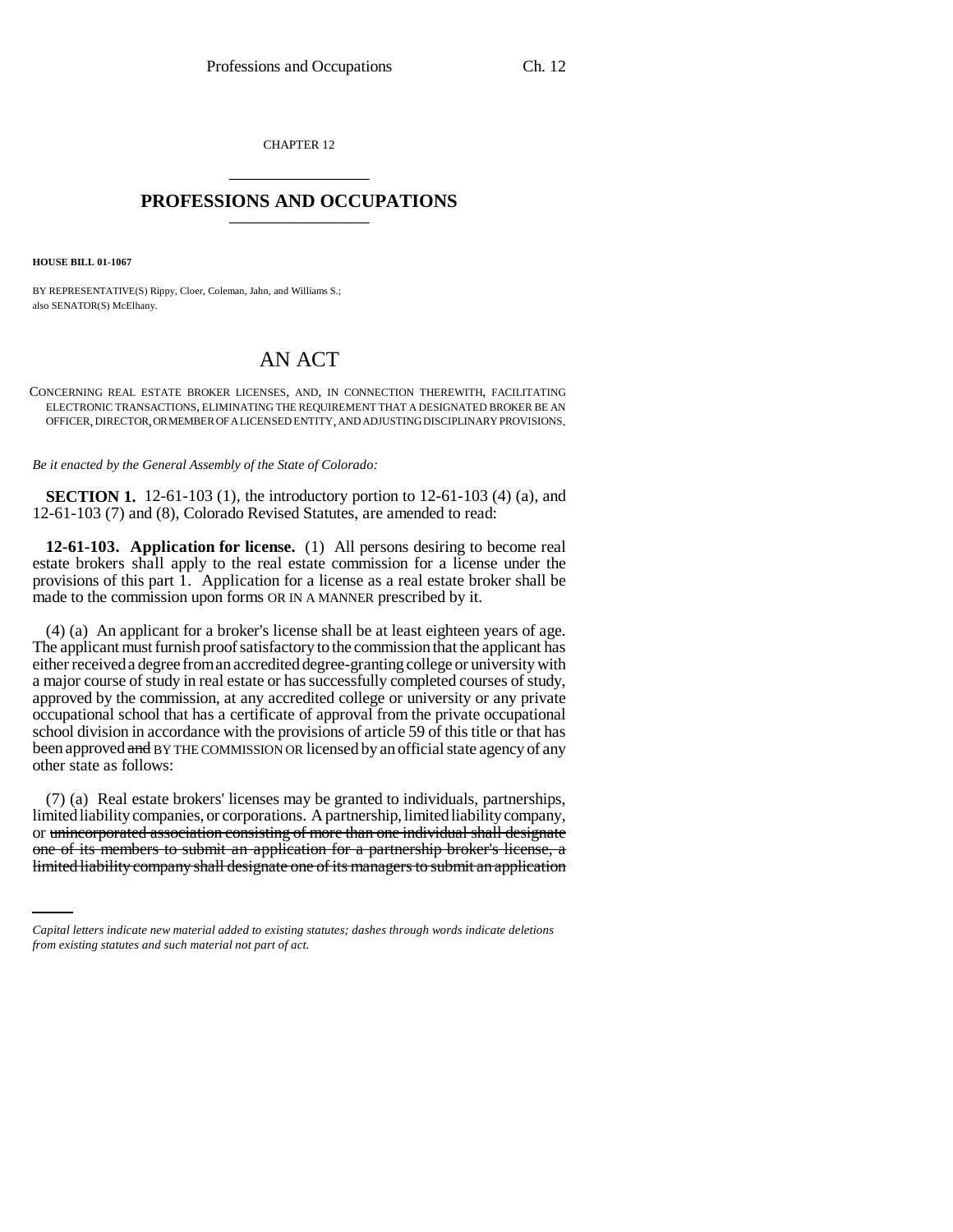## Ch. 12 Professions and Occupations

for a limited liability company broker's license, and every corporation, in its application for a license, shall designate and appoint one of its directors, who shall also be an officer of the corporation, to submit an application for a corporate broker's license, and such member, manager, or director shall have more than a nominal ownership interest in the partnership, limited liability company, or corporation A QUALIFIED, ACTIVE BROKER TO BE RESPONSIBLE FOR MANAGEMENT AND SUPERVISION OF THE LICENSED ACTIONS OF THE PARTNERSHIP, LIMITED LIABILITY COMPANY, OR CORPORATION AND ALL LICENSEES SHOWN IN THE COMMISSION'S RECORDS AS BEING IN THE EMPLOY OF SUCH ENTITY. The application of the partnership, limited liability company, or corporation and the application of the member, manager, or director BROKER designated by it shall be filed with the real estate commission.

(b) No license shall be issued to any partnership, limited liability company, or corporation unless and until the <del>member, manager, or director</del> BROKER so designated by the partnership, limited liability company, or corporation submits to and passes the examination required by this part 1 on behalf of the partnership, limited liability company, or corporation. Upon such member's, manager's, or officer's BROKER'S successfully passing the examination and upon compliance with all other requirements of law by the partnership, limited liability company, or corporation, as well as by the designated member, manager, or director BROKER, the commission shall issue a broker's license to the partnership, limited liability company, or corporation, which shall bear the name of such member, manager, or director DESIGNATED BROKER, and thereupon the member, manager, or director BROKER so designated shall conduct business as a real estate broker only through the said partnership, limited liability company, or corporation and not for the broker's own account.

(c) If the person so designated is refused a license by the real estate commission or ceases to be the designated broker of such partnership, limited liability company, or corporation, such entity may designate another person to make application for a license. If such person ceases to be the designated broker of such partnership, limited liability company, or corporation, the director may issue a temporary license to prevent hardship for a period not to exceed ninety days to the licensed person so designated. The director may extend a temporary license for one additional period not to exceed ninety days upon proper application and a showing of good cause; if the director refuses, no further extension of a temporary license shall be granted except by the commission. If any member, manager, director, BROKER or employee of any such partnership, limited liability company, or corporation, other than the one designated as provided in this section, desires to act as a real estate broker, such member, manager, director, BROKER or employee shall first obtain a license as a real estate broker as provided in this section and shall pay the regular fee therefor.

(8) The member, manager, or director BROKER designated to act as broker for any partnership, limited liability company, or corporation is personally responsible for the handling of any and all earnest money deposits or escrow or trust funds received or disbursed by said partnership, limited liability company, or corporation. In the event of any breach of duty by the said partnership, limited liability company, or corporation as a fiduciary, any person aggrieved or damaged by the said breach of fiduciary duty shall have a claim for relief against such partnership, limited liability company, or corporation, as well as against the designated member, manager, or director acting as broker, and may pursue said claim against the partnership, limited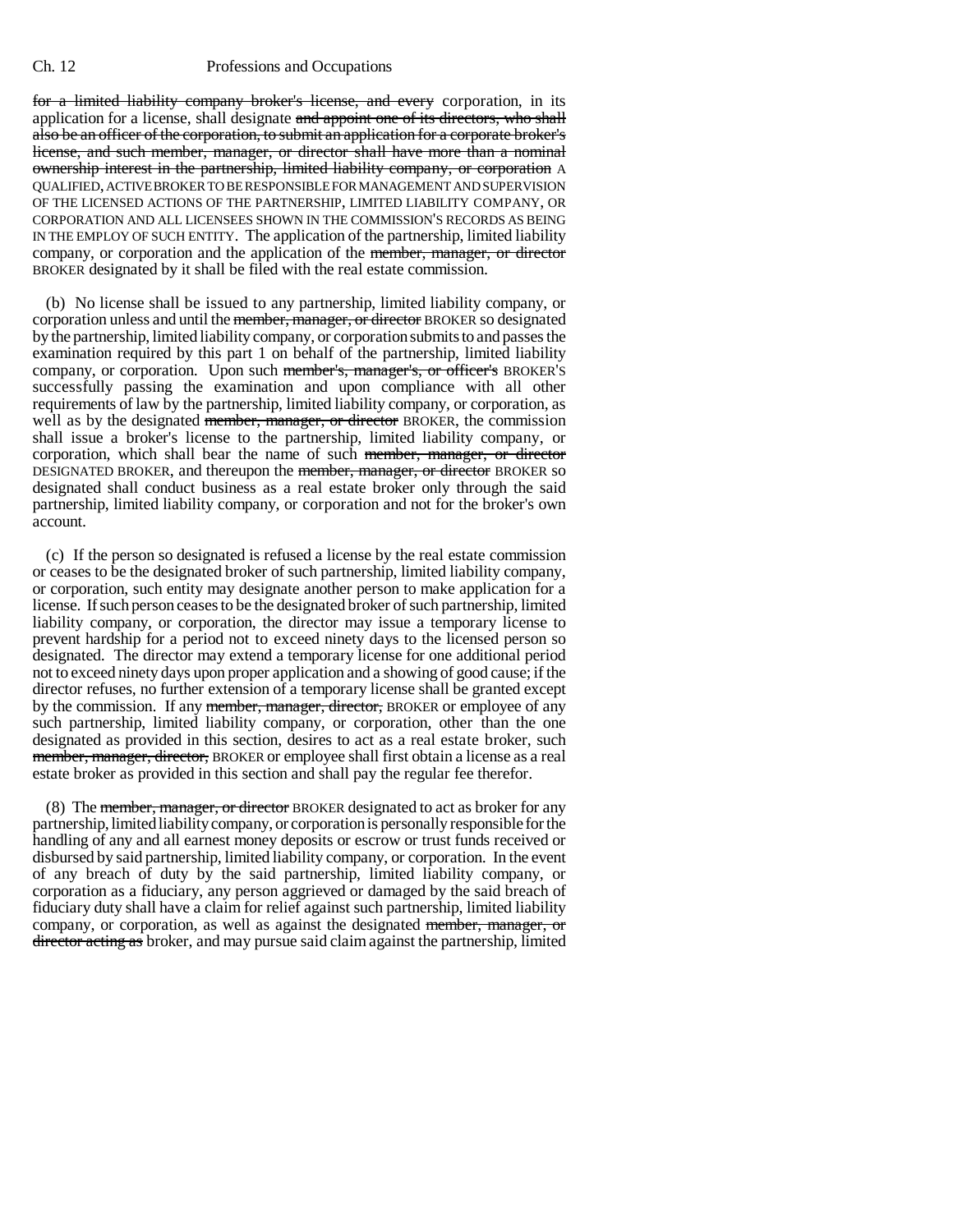liability company, or corporation and the designated member, manager, or director BROKER personally. The said member, manager, or director BROKER may be held responsible and liable for damages based upon such breach of fiduciary duty as may be recoverable against the said partnership, limited liability company, or corporation, and any judgment so obtained may be enforced jointly or severally against said member, manager, or director BROKER personally and the said partnership, limited liability company, or corporation.

**SECTION 2.** 12-61-104, Colorado Revised Statutes, is amended to read:

**12-61-104. Licenses - issuance - contents - display.** (1) The commission shall issue MAKE AVAILABLE for each licensee a license in such form and size as said commission shall prescribe and adopt. The real estate license shall show the name of the licensee and shall have imprinted thereon the seal, or a facsimile, of the department of regulatory agencies and, in addition to the foregoing, shall contain such other matter as said commission shall prescribe.

(2) The commission shall issue and deliver to each broker and to each salesperson pocket cards which shall contain the name of the licensee and the imprint of the seal or facsimile as provided in subsection (1) of this section and shall certify that the person whose name appears thereon is a licensed real estate broker or real estate salesperson, as the case may be. Such cards shall be in such form as prescribed by the commission.

(3) Each person, partnership, limited liability company, or corporation licensed as a real estate broker shall display such broker's license in a conspicuous place on the premises of the broker's place of business, and the licenses of the salespersons and brokers employed by the broker shall be similarly displayed.

**SECTION 3.** 12-61-107 (2) and (3), Colorado Revised Statutes, are amended to read:

**12-61-107. Resident licensee - nonresident licensee - consent to service.** (2) Every applicant shall file an irrevocable consent that suits and actions may be commenced against such applicant in the proper courts of any county of this state in which a cause of action may arise and in which the plaintiffs may reside by the service of any process or pleading authorized by the laws of this state on the secretary of state, said consent stipulating and agreeing that such service or such process or pleading on said secretary shall be held in all courts to be as valid and binding as if due service had been made upon said applicant in the state of Colorado. Said instrument containing such consent shall be authenticated by the seal thereof, if a corporation, or by the acknowledged signature of an officer or member thereof, if otherwise THE DESIGNATED BROKER.

(3) All such applications except from individuals, shall be accompanied by a certificate signed by the proper officers or managing board certifying SHALL CONTAIN A CERTIFICATION that the broker is authorized to act for the corporation. In case any process or pleading mentioned in this part 1 is served upon the secretary of state, it shall be by duplicate copies, one of which shall be filed in the office of said secretary and the other immediately forwarded by certified mail to the main office of the applicant against which said process or pleading is directed.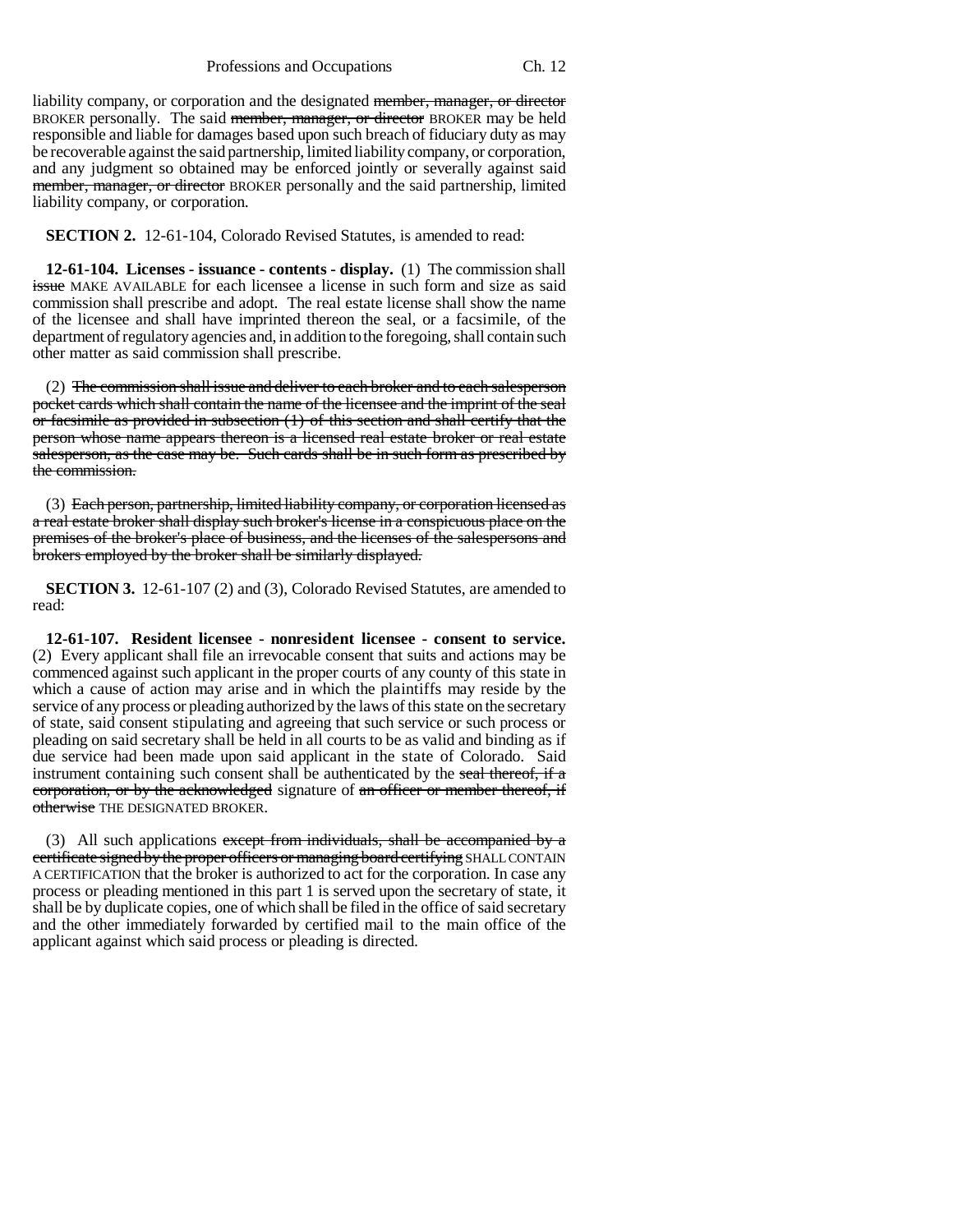Ch. 12 Professions and Occupations

**SECTION 4.** 12-61-108, Colorado Revised Statutes, is amended to read:

**12-61-108. Record of licensees - publications.** The commission shall maintain a list RECORD of the names and addresses of all licensees licensed under the provisions of parts 1 and 4 of this article, together with such other information relative to the enforcement of said provisions as deemed by the commission to be necessary. Publication of the lists RECORD and of any other information circulated in quantity outside the executive branch shall be in accordance with the provisions of section 24-1-136, C.R.S.

**SECTION 5.** 12-61-109 (1) and (3), Colorado Revised Statutes, are amended to read:

**12-61-109. Change of license status - inactive - cancellation.** (1) Immediate notice shall be given in writing A MANNER ACCEPTABLE to the commission by each licensee of any change of business location or employment. A change of business address or employment without notification to the commission shall automatically cancel INACTIVATE the LICENSEE'S license. theretofore issued.

(3) In the event that any licensee is discharged by or terminates employment with a broker, it shall be the joint duty of both such parties to immediately notify the commission. in writing. Either party may deliver or mail FURNISH such notice IN A MANNER ACCEPTABLE to the commission. The party giving notice shall notify the other party in person or in writing of the termination of employment.

**SECTION 6.** 12-61-110 (5), Colorado Revised Statutes, is amended to read:

**12-61-110. License fees - partnership, limited liability company, and corporation licenses.** (5) The suspension, expiration, or revocation of a real estate broker's license shall automatically eareel INACTIVATE every real estate broker's or real estate salesperson's license where the holder of such license is shown in the commission records to be in the employ of the broker whose license has expired or has been suspended or revoked pending notification to the commission by the employed licensee of a change of employment.

**SECTION 7.** 12-61-113 (1) (i), (1) (m), (1) (w), and (2), Colorado Revised Statutes, are amended to read:

**12-61-113. Investigation - revocation - actions against licensee.** (1) The commission, upon its own motion, may, and, upon the complaint in writing of any person, shall, investigate the activities of any licensee or any person who assumes to act in such capacity within the state, and the commission, after the holding of a hearing pursuant to section 12-61-114, has the power to impose an administrative fine not to exceed two thousand five hundred dollars for each separate offense and to censure a licensee, to place the licensee on probation and to set the terms of probation, or to temporarily suspend or permanently revoke a license when the licensee has performed, is performing, or is attempting to perform any of the following acts and is guilty of:

(i) Failing to maintain possession, for future use or inspection by an authorized representative of the commission, for a period of seven FOUR years, of the documents